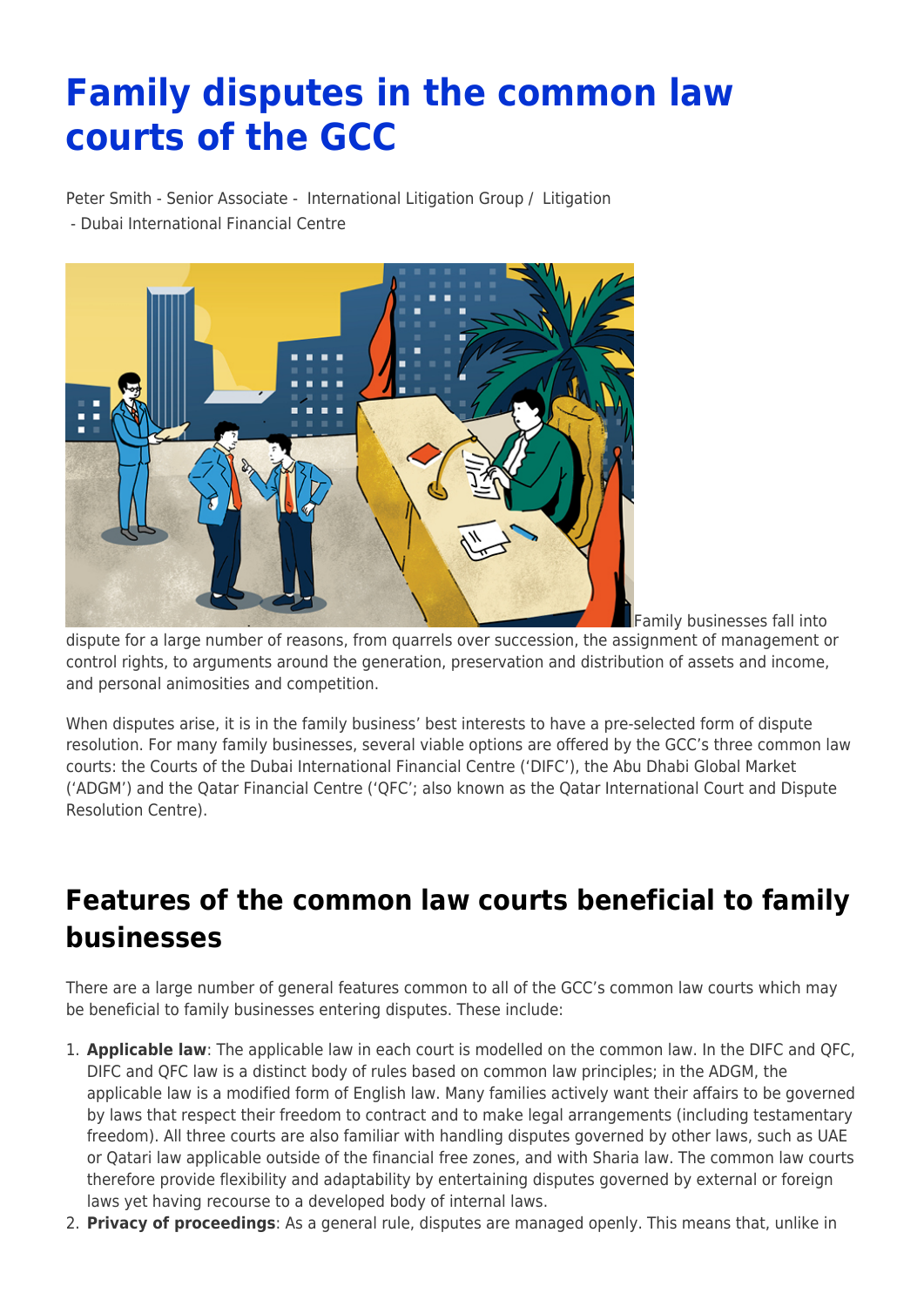the national courts outside of the financial free zones, hearings are open to the public (and sometimes available on the internet), and listing dates, judgments, orders and other documents are easily accessible online. Yet parties to family disputes are unlikely to want to resolve their disputes under the glare of publicity. As a solution, the common law courts have the ability to restrict public access to information by holding hearings privately and redacting or omitting to publish sensitive documents, so as to protect the privacy and confidentiality of families involved in a dispute.

- 3. **Default language**: Disputes are conducted in English as the dominant language in the common law courts. Hearings are usually held in English and documents are published in that language. This may suit families who have members based overseas, where English may be their first language, or where a number of different languages are spoken by family members. However, translation services are available for use in each court and many judges in the common law courts are fluent in languages other than English, in particular Arabic.
- 4. **Court organisation**: The personnel, processes and use of technology in the common law courts may provide appropriate expertise, flexibility and convenience to family businesses and particularly families and businesses spanning multiple jurisdictions. All three courts are analogous to the English Courts, with a court of first instance similar to the English High Court and a final Court of Appeal that superintends its work. They are staffed by very experienced judges and officials drawn from around the common law world, as well as Qatari and Emirati nations with backgrounds in both civil and common law. Small claims processes are available, mainly for employment and low-value claims, as are specialist divisions such as for technology and construction disputes. The rules and procedure of the common law courts are modelled on the English Civil Procedure Rules, and the courts have embraced modern information technology such as 'e-bundling' (filing documents online), paperless hearings and trials, and advocates, witnesses and even judges appearing remotely via video conferencing software.
- 5. **International connectivity**: Each court will enforce judgments rendered by other foreign and domestic courts and arbitral tribunals, although the precise grounds on which they will so do varies. Equally, judgments and orders rendered by the DIFC, ADGM and QFC Courts may be enforced in other jurisdictions around the world, depending on the rules applicable in those jurisdictions.

# **Jurisdiction**

It is important to bear in mind that family business disputes can only be captured by a formal process if that process has jurisdiction to deal with the dispute in question. The DIFC, ADGM and QFC Courts have similar jurisdictional gateways which, in overview, are as follows.

- 1. disputes can be brought before the courts if one or both parties have a connection to the jurisdiction, e.g. because they are incorporated, registered or regulated within the jurisdiction or geographically based within the territory of the jurisdiction;
- 2. if the dispute involves a contract or an incident related to the jurisdiction, e.g. because the contract was in part or wholly concluded or performed, or a tort was committed in part or in whole, within the jurisdiction:
- 3. if the parties opt into the jurisdiction without having any other connection to it, e.g. by agreeing that a specific dispute, or by making any disputes arising from a contract, should be subject to a court's jurisdiction. Note that parties may usually agree that any disputes which otherwise may satisfy the party or subject matter gateways be removed from a court's jurisdiction too; and
- 4. laws and rules may bring a form of dispute within a court's jurisdiction, e.g. any dispute involving financial service regulations applicable within the jurisdiction. This gateway usually overlaps with one or more of the other gateways.

The question of jurisdiction is not only one for formal litigation processes, but may also affect: (a) whether parties can access formal court-annexed mediation or other alternative dispute resolution processes; and (b) whether and how a court may provide support for any arbitrational processes. Families are therefore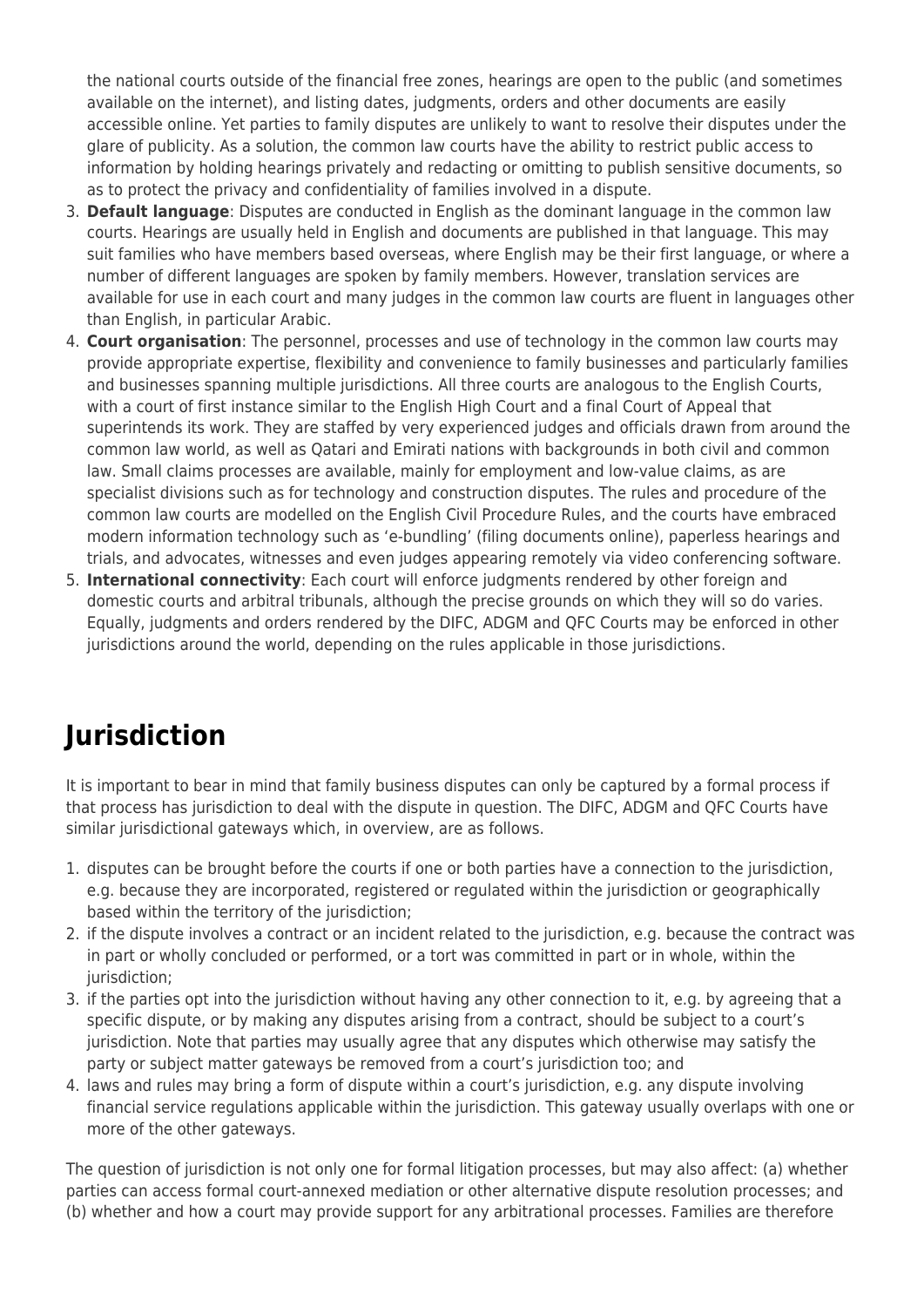advised to consider, with their trusted advisors, whether to opt into the jurisdiction of one of the common law courts, preferably by way of an express term to that effect on the family business' foundational or constitutional documents (such as its corporate memorandum and articles of association).

## **Alternative dispute resolution facilitated by the common law courts**

It is proportionate for families to select and engage a dispute resolution process appropriate to the dispute at hand. Many family disputes may start with a small disagreement that may possibly escalate into a larger one over time. The common law courts generally provide access to a tiered dispute resolution processes and they place alternative dispute resolution ('ADR') at the front of their offerings.

For example, the QFC Court Regulations expressly mandate ADR in a rule that comes at the start of the applicable court rules: 'the Court will encourage the parties, whenever it is appropriate to do so, to resolve their disputes by resorting to arbitration or mediation or any other method of alternative dispute resolution' (Article 5). Part 27 of the Rules of the DIFC Courts expressly notes the benefits of settling disputes by means of ADR, which:

- 1. significantly helps parties to save costs;
- 2. saves parties the delay of litigation in reaching finality in their disputes;
- 3. enables parties to achieve settlement of their disputes while preserving their existing commercial relationships and market reputation;
- 4. provides parties with a wider range of solutions than those offered by litigation; and
- 5. is likely to make a substantial contribution to the more efficient use of judicial resources.

The common law courts can facilitate family mediation in one of two ways. The first follows from the courts' own rules: once litigation has started, the courts may switch the litigation onto an ADR track at any point. In the DIFC Courts, for instance, parties may apply, at any stage in the proceedings, for directions for ADR. The judge may adjourn a case for a specified period of time for ADR, including extending the time for compliance by any party of any order of the Court, and the judge may even order the parties to engage in ADR (including orders as to costs).

Second, before litigation has commenced, the disputing parties can agree to host a mediation process or other form of ADR such as conciliation or expert determination in the court facilities, which are usually of very high quality (including main meeting rooms and individual party rooms for break-out sessions). Holding ADR in the courts has a number of benefits: it is a neutral ground, away from the public forums of a hotel or conference centre, and competitively priced.

By way of an example of the common law courts' ADR capabilities – in the ADGM Courts, parties may voluntarily refer their dispute to the Court-annexed mediation service prior to or after the commencement of proceedings, as well as by an order of the Court. The Court Registry will appoint a mediator within seven days of any referral; he or she is obliged by the relevant practice direction to facilitate discussions between parties, assist them in identifying underlying issues, clarify priorities and explore areas of compromise and generate options in an attempt to resolve the dispute. Further rules govern the Court's assistance in the mediation, and the processes of hearings, settlement and costs.